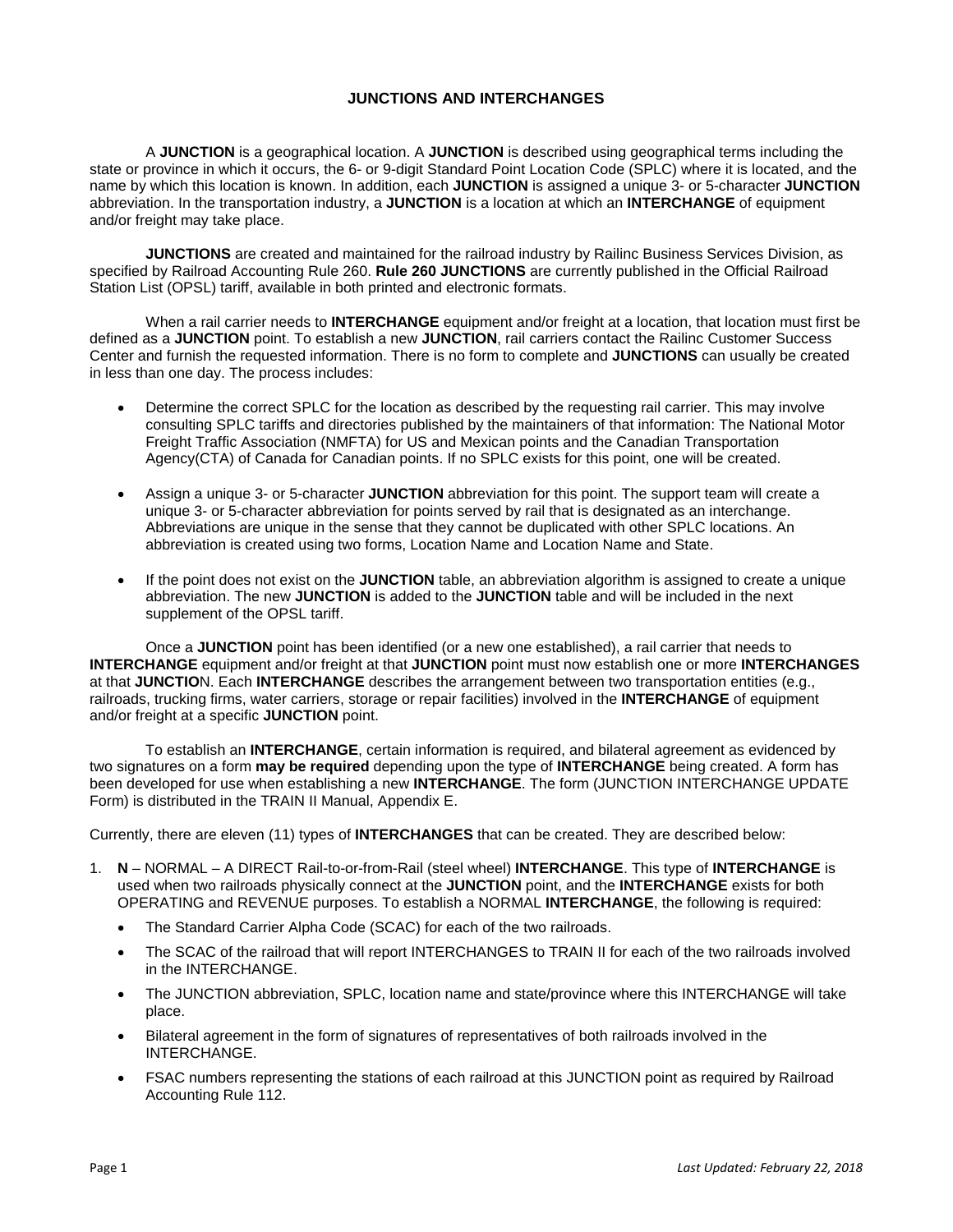- 2. **C**  TRACKAGE or HAULAGE An INDIRECT Rail-to-or-from-Rail **INTERCHANGE**. To establish a TRACKAGE or HAULAGE **INTERCHANGE**, the following is required:
	- The SCAC for each of the two railroads.
	- The SCAC of the railroad that will report INTERCHANGES to TRAIN II for each of the two railroads involved in the INTERCHANGE.
	- The JUNCTION abbreviation, SPLC, location name and state/province where this INTERCHANGE will take place.
	- Bilateral agreement in the form of signatures of representatives of both railroads involved in the INTERCHANGE.
	- FSAC numbers representing the stations of each railroad involved in this INTERCHANGE at this JUNCTION point. (In Trackage or Haulage Interchanges, roads may need to establish stations where they own no track.)
- 3. **V**  REVENUE ONLY A Rail-to-or-from-Rail **INTERCHANGE** to be used for REVENUE purposes only (not for OPERATING purposes). This type of **INTERCHANGE** is often created for operational convenience and is sometimes created when track doesn't physically exist between two roads, at least one of which historically use this JUNCTION location on REVENUE Waybills as the **INTERCHANGE** point. To establish a REVENUE ONLY **INTERCHANGE**, the following is required:
	- The SCAC for each of the two railroads.
	- The SCAC of the railroad that will report INTERCHANGES to TRAIN II for each of the two railroads involved in the INTERCHANGE.
	- The JUNCTION abbreviation, SPLC, location name and state/province where this INTERCHANGE will take place.
	- Bilateral agreement in the form of signatures of representatives of both railroads involved in the INTERCHANGE.
	- STATIONS ARE REQUIRED for both railroads in this type of INTERCHANGE, FSAC numbers
	- Representing the stations of both railroads involved in this INTERCHANGE MUST be included in the JUNC IRF records of "O" Type INTERCHANGES. (If stations are being referenced for this type of INTERCHANGE, they MUST be a REVENUE ONLY type of station [station type "R" and NO station type "O" codes] in the Centralized Station Master file.)
- 4. **R**  RUBBER A Rail-to-Truck-to-Rail (rubber tire) **INTERCHANGE**. This type of **INTERCHANGE** is used when two railroads move equipment and/or freight between the two railroads via truck. To establish a RUBBER TIRE **INTERCHANGE**, the following is required:
	- The SCAC for each of the two railroads.
	- The SCAC of the railroad that will report INTERCHANGES to TRAIN II for each of the two railroads involved in the INTERCHANGE.
	- The JUNCTION abbreviation, SPLC, location name and state/province where this INTERCHANGE will take place. Since it is likely that this INTERCHANGE spans more than one JUNCTION point, the roads involved should agree on which JUNCTION will be used keeping in mind that each road must have a station established at this JUNCTION point. It is suggested that the SPLC of the RECEIVING carrier is the more appropriate one to use when establishing a JUNCTION point to be used for this type of INTERCHANGE.
	- Bilateral agreement in the form of signatures of representatives of both railroads involved in the INTERCHANGE.
	- Station FSACS are optional for each railroad at this JUNCTION point.
- 5. **P**  PER DIEM RELIEF A Rail-to-or-from-Intermodal Storage **INTERCHANGE**. To establish a PER DIEM RELIEF **INTERCHANGE**, the following is required:
	- The SCAC of the one railroad involved in this INTERCHANGE. The second "road" in the INTERCHANGE should ONLY be listed as "STOR", even if the storage facility owner has its own SCAC.
	- The SCAC of the "railroad" that will report INTERCHANGES to TRAIN II for the railroad and for the storage facility involved in the INTERCHANGE.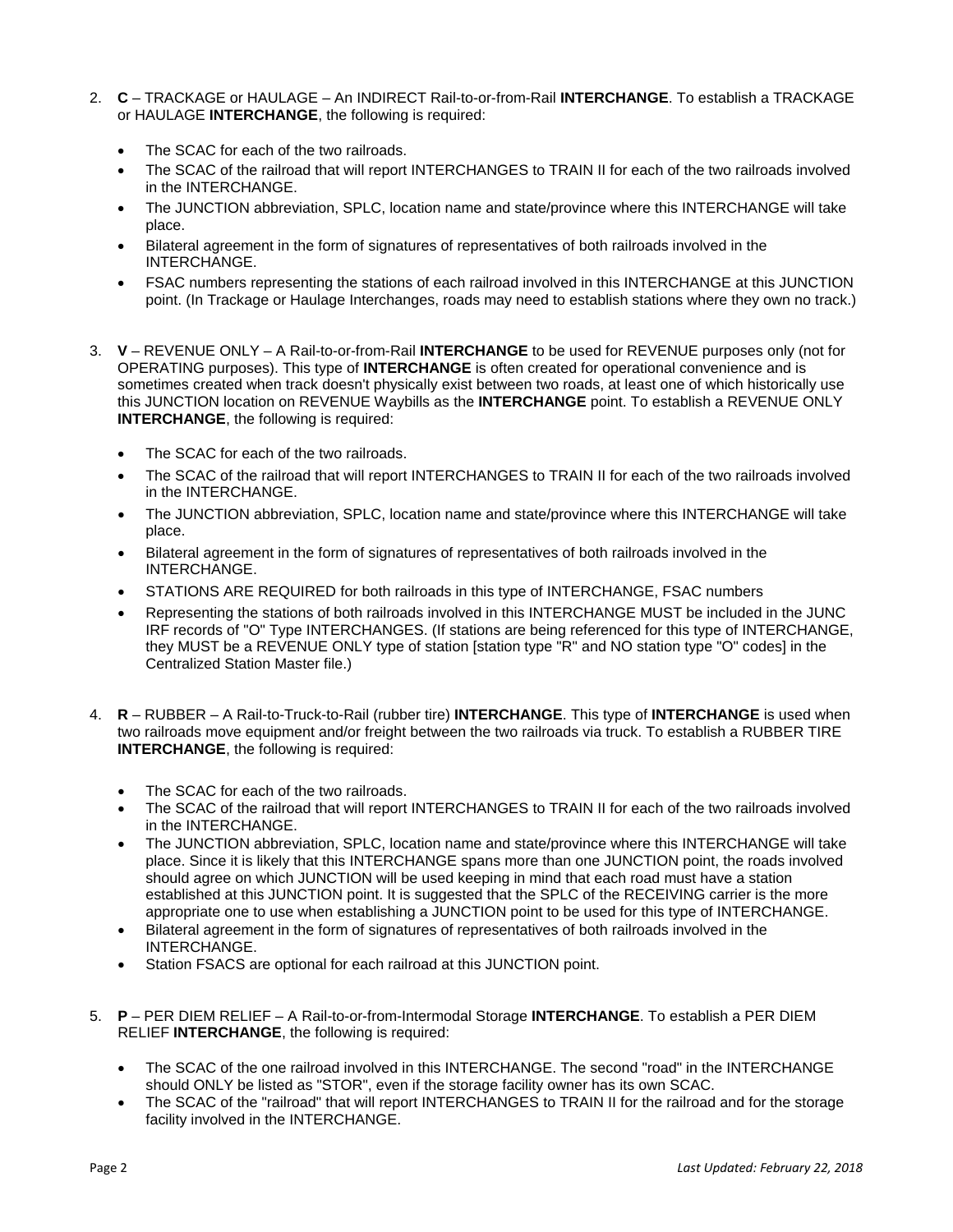- The JUNCTION abbreviation, SPLC, location name and state/province where this INTERCHANGE will take place
- The signature of a representative of the one railroad involved in this INTERCHANGE.
- Station FSAC is optional for the railroad at this JUNCTION point.
- 6. **S**  SHOP A Rail-to-or-from-Shop **INTERCHANGE**. These **INTERCHANGES** are used to report equipment going out of or coming into service to or from a repair SHOP facility. Such INTERCHANGES carry significant car hire liability ramifications. To establish a SHOP **INTERCHANGE**, the following is required:
	- The SCAC of the one railroad involved in this INTERCHANGE. The second "road" in the INTERCHANGE can be listed as "SHOP" if the SHOP owner has no SCAC.
	- The SCAC of the "railroad" that will report INTERCHANGES to TRAIN II for the railroad and for the SHOP involved in the INTERCHANGE.
	- The JUNCTION abbreviation, SPLC, location name and state/province where this INTERCHANGE will take place.
	- The signature of a representative of the one railroad involved in this INTERCHANGE.
	- FSAC number representing the station of the railroad at this JUNCTION point.
- 7. **W** WATER A Rail-to-or-from-Water Carrier **INTERCHANGE**. To establish a WATER **INTERCHANGE**, the following is required:
	- The SCAC of the one railroad involved in this INTERCHANGE. The second "road" in the INTERCHANGE can be listed as "PORT" if the water carrier has no SCAC.
	- The SCAC of the "railroad" that will report INTERCHANGES to TRAIN II for the railroad and for the water carrier involved in the INTERCHANGE.
	- The JUNCTION abbreviation, SPLC, location name and state/province where this INTERCHANGE will take place.
	- The signature of a representative of the one railroad involved in this INTERCHANGE.
	- FSAC number representing the station of the railroad at this JUNCTION point.
- 8. **E**  End of Train Device Rail-to-or-from-Other (non-rail) Transportation Mode **INTERCHANGE.** To establish an End of Train **INTERCHANGE,** the following is required:
	- The SCAC of the one railroad involved in this INTERCHANGE. The second "road" in the INTERCHANGE should be listed as a motor carrier SCAC.
	- The SCAC of the "railroad" that will report INTERCHANGES to TRAIN II for the railroad and for the motor carrier involved in the INTERCHANGE (should always be one-road reporting).
	- The JUNCTION abbreviation, SPLC, location name and state/province where this INTERCHANGE will take place.
	- The signature of a representative of the one railroad involved in this INTERCHANGE.
	- FSAC number representing the station of the railroad at this JUNCTION point.
- 9. **O**  OPERATING ONLY A Rail-to-or-from-Rail **INTERCHANGE** to be used for OPERATING purposes only (not for REVENUE purposes). Generally, this type of INTERCHANGE is created to support transportation routes and waybills when the revenue route and/or waybill will use a different INTERCHANGE/JUNCTION. To establish an OPERATING ONLY **INTERCHANGE**, the following is required:
	- The SCAC for each of the two railroads.
	- The SCAC of the railroad that will report INTERCHANGES to TRAIN II for each of the two railroads involved in the INTERCHANGE.
	- The JUNCTION abbreviation, SPLC, location name and state/province where this INTERCHANGE will take place.
	- Bilateral agreement in the form of signatures of representatives of both railroads involved in the INTERCHANGE.
	- FSAC numbers representing the stations of each railroad involved at this JUNCTION point.